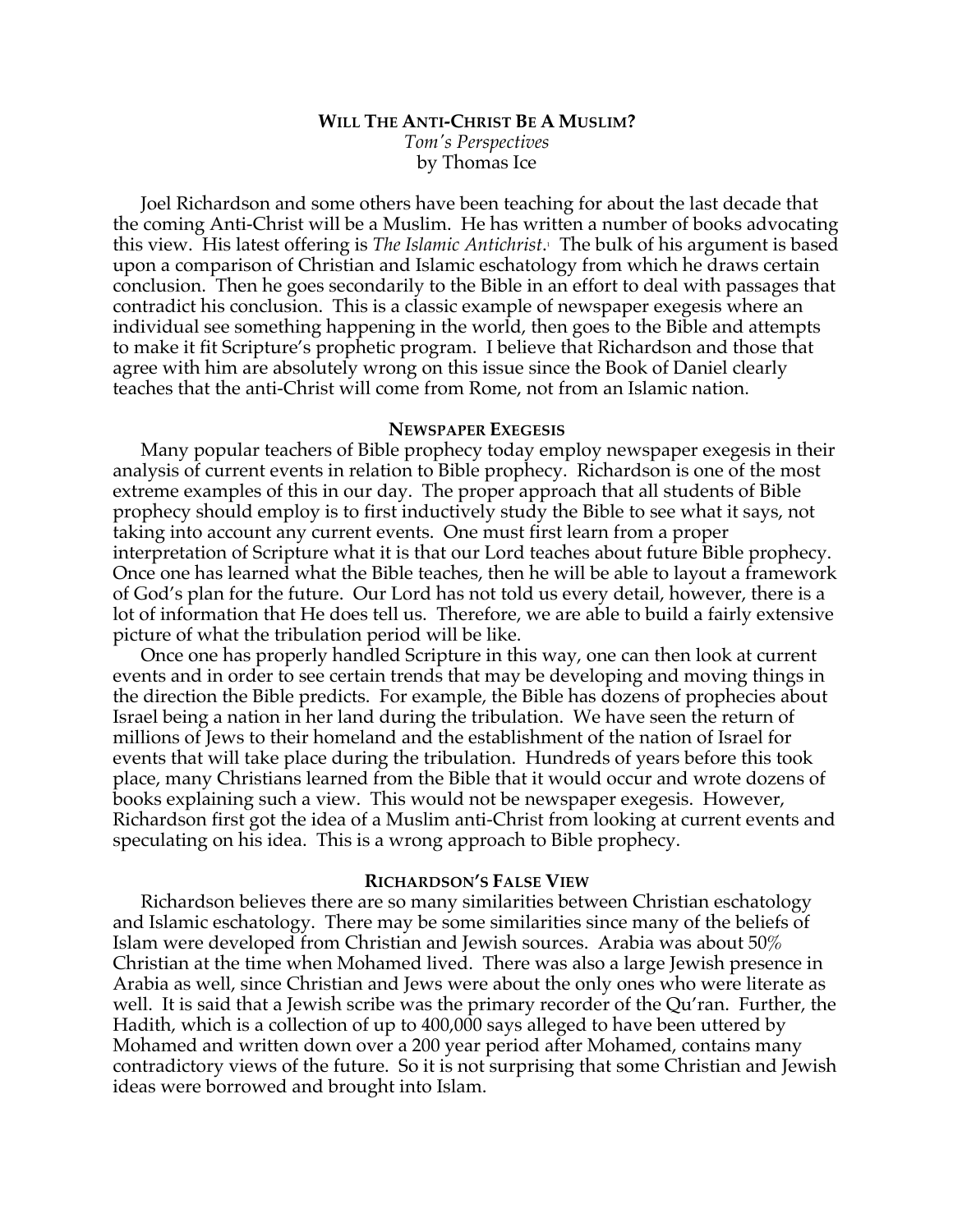Dave Reagan in a paper delivered at a Pre-Trib Study Group Conference on this topic has noted the following:

According to Richardson's end time scenario, the Mahdi and the Muslim Jesus (the False Prophet) will unite the whole Islamic world, reviving the Ottoman Empire. They will conquer Israel and establish the headquarters of the Caliphate in Jerusalem. Their rule will come to an end with the Battle of Gog and Magog that is portrayed in Ezekiel 38 and 39, which will occur at the end of the Tribulation, when the Lord Jesus Christ returns. And, again, when Jesus returns, the Islamic world will view the true Jesus as the Dajjal, or the Islamic Antichrist.

One glaring problem with this scenario is that Islamic eschatology teaches that the Dajjal, the Antichrist, will come first, and his appearance will signal that the Mahdi is about to arise. Richardson's scenario puts the appearance of the Islamic Dajjal at the end of the Tribulation instead of at the beginning. And so, I ask, "If some person arrives on the scene claiming to be the Mahdi before the appearance of the Dajjal, why would he be accepted by Muslims?" $\frac{1}{2}$ 

#### **ANTI-CHRIST WILL BE ROMAN**

In the passage on the 70 weeks of Daniel, Gabriel tells Daniel that the anti-Christ will come from the same people who would destroy Jerusalem and the Temple, which happened in A.D. 70. Virtually everyone agrees that it was the Romans who achieved this destruction. The passage refers to "the prince who is to come" in verse 26. "He" in verse 27 refers back to "the prince who is to come" and is a reference to the future anti-Christ during the tribulation. Thus, this passage clearly says that the anti-Christ will come from the revived Roman Empire.

Then after the sixty-two weeks the Messiah will be cut off and have nothing, and the people of the prince who is to come will destroy the city and the sanctuary. And its end *will come* with a flood; even to the end there will be war; desolations are determined. And he will make a firm covenant with the many for one week, but in the middle of the week he will put a stop to sacrifice and grain offering; and on the wing of abominations *will come* one who makes desolate, even until a complete destruction, one that is decreed, is poured out on the one who makes desolate. (Dan. 9:26–27)

Daniel 7 speaks of the fourth beast (7:7), which is Rome. This is confirmed by the book of Revelation which speaks of the same empires and says, "The seven heads are seven mountains on which the woman sits, and they are seven kings; five have fallen, one is, the other has not yet come; and when he comes, he must remain a little while. And the beast which was and is not, is himself also an eighth, and is one of the seven, and he goes to destruction" (Rev. 17:9–11). The seven mountains do not refer to Rome, instead the mountains are said in the following verse to refer to seven kings. To whom do they refer? They refer to the seven kings in history that have persecuted the Jewish people. The first is Egypt who enslaved Israel. The second refers to the Assyrians who took the Northern Kingdom into captivity. The book of Daniel picks up with the third king that was Nebuchadnezzar who enslaved the Southern Kingdom. Number four is